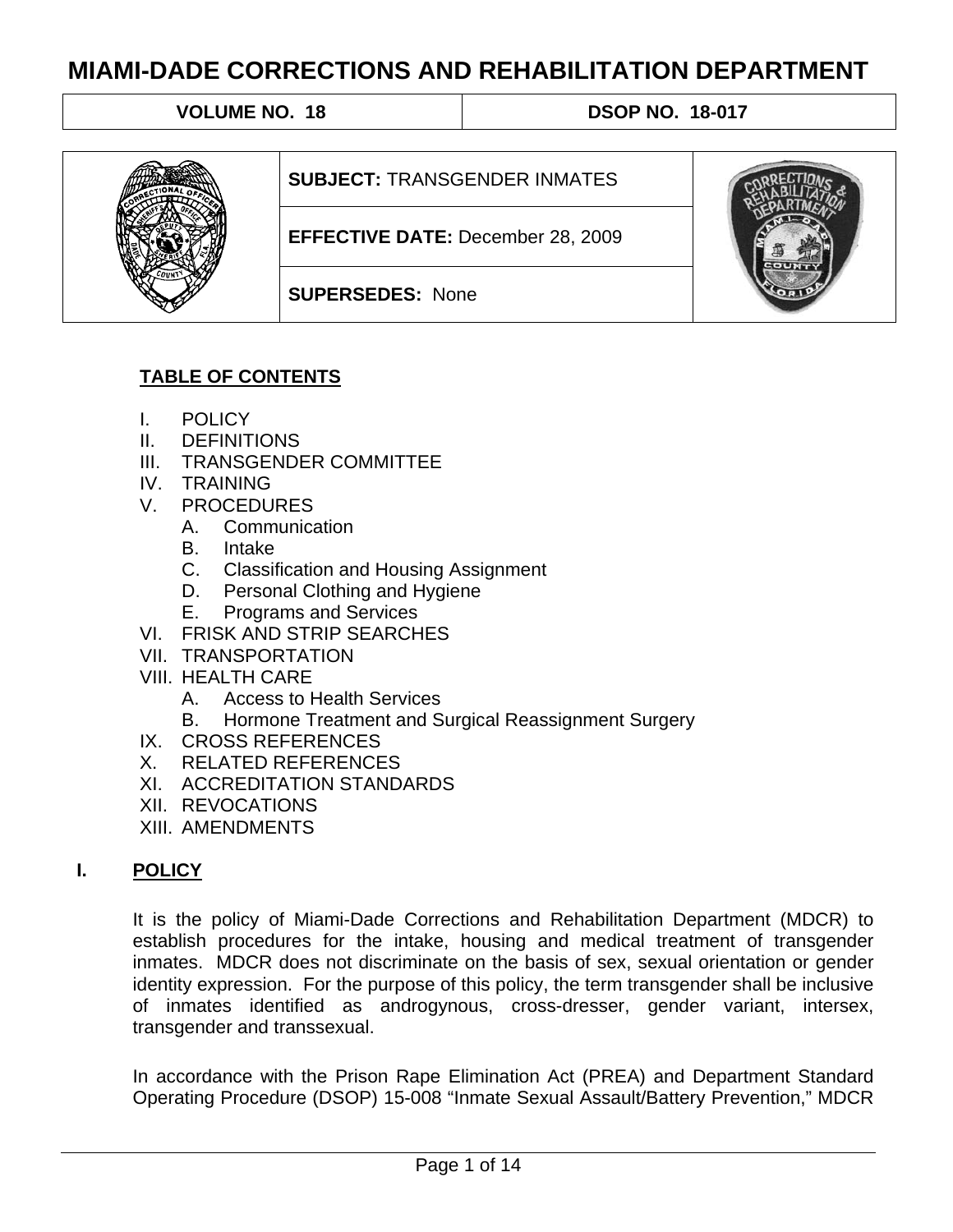# **VOLUME NO. 18 18 18:00 18:00 18:00 18:00 18:00 18:00 18:00 18:00 18:00 18:00 18:00 18:00 18:00 18:00 18:00 18:00 18:00 18:00 18:00 18:00 18:00 18:00 18:00 18:00 18:00 18:00 18:00 18:00 18:00 18:00 18:00 18:00 18:00 18:00**

has a zero tolerance for incidents of inmate-on-inmate sexual assault/battery and staff sexual misconduct/harassment towards inmates. Staff shall ensure that a transgender inmate classification and housing assignment provides a safe, humane and secure environment, free from the threat of sexual assault/battery and staff sexual misconduct/harassment.

#### **II. DEFINITIONS**

#### **Androgynous**

Being male and female; hermaphrodite, having both masculine and feminine characteristics.

#### **Biological Sex or Sex**

Genetic/biological/hormonal/physical characteristics (including genitalia), which are used to classify an individual as female, male or inter-sex.

#### **Bisexuality**

An individual is attracted to members of either sex.

#### **Cross-dresser**

A person who, on occasion, wears clothing considered typical for another gender, but who does not necessarily desire to change his/her gender.

#### **Gender**

A social construct based on a group of emotional and psychological characteristics that classify an individual as feminine, masculine, androgynous or other. Gender can be understood to have several components, including gender identity, gender expression and gender role.

#### **Gender Identity Expression**

An individual's sense of his/her own gender, as communicated to others through expression, appearance, identity or behavior, regardless of the person's sex at birth.

#### **Gender Variant**

A person who has chosen not to conform to the societal gender norms associated with his/her external genitalia.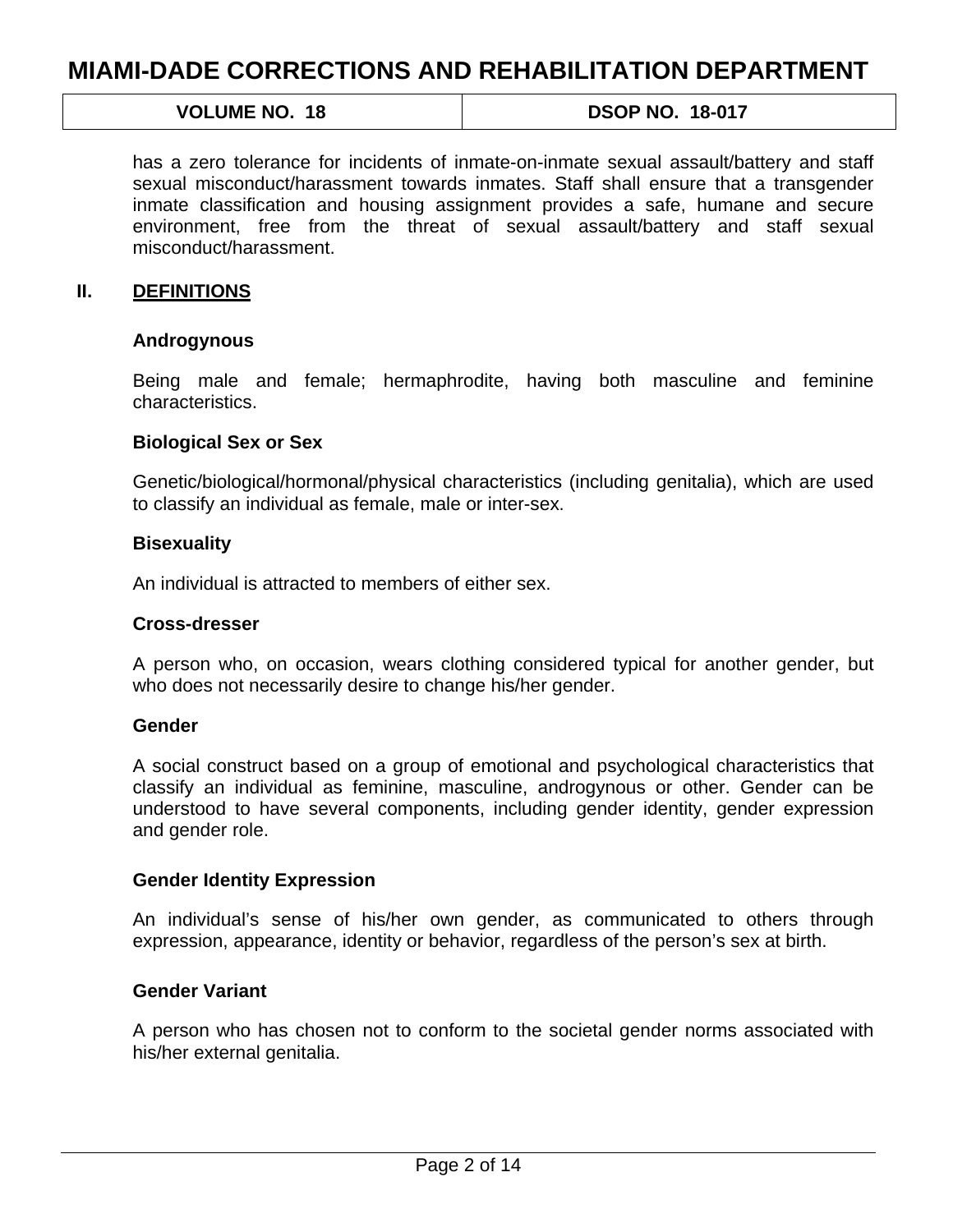**VOLUME NO. 18 18 18:00 18:00 18:00 18:00 18:00 18:00 18:00 18:00 18:00 18:00 18:00 18:00 18:00 18:00 18:00 18:00 18:00 18:00 18:00 18:00 18:00 18:00 18:00 18:00 18:00 18:00 18:00 18:00 18:00 18:00 18:00 18:00 18:00 18:00** 

## **Heterosexuality**

An individual is attracted to individuals of the opposite sex.

### **Homosexuality**

An individual is attracted to individuals of one's own sex.

### **Intersex**

A person who is born with genitalia and/or secondary sex characteristics determined as neither exclusively male, female, or combined male and female features. A person with an intersex condition is born with sex chromosomes, external genitalia, or an internal reproductive system that is not considered 'standard' for either male or female.

### **Hermaphrodite**

A plant or animal that has both male and female reproductive organs.

### **Sexual Orientation**

Male or female homosexuality, heterosexuality or bisexuality, by preference or practice.

### **Transgender**

A person whose identity or behavior differs from traditional gender expression. An umbrella term describing individuals whose appearance or characteristics are perceived to be gender atypical.

### **Transsexual**

A person who establishes a permanent identity with the opposite gender of his/her assigned sex. A transsexual may undergo medical treatment(s) to change his/her external genitalia so that it is in accord with his/her gender expression.

## **Transvestite**

A term for a cross-dresser that is considered derogatory.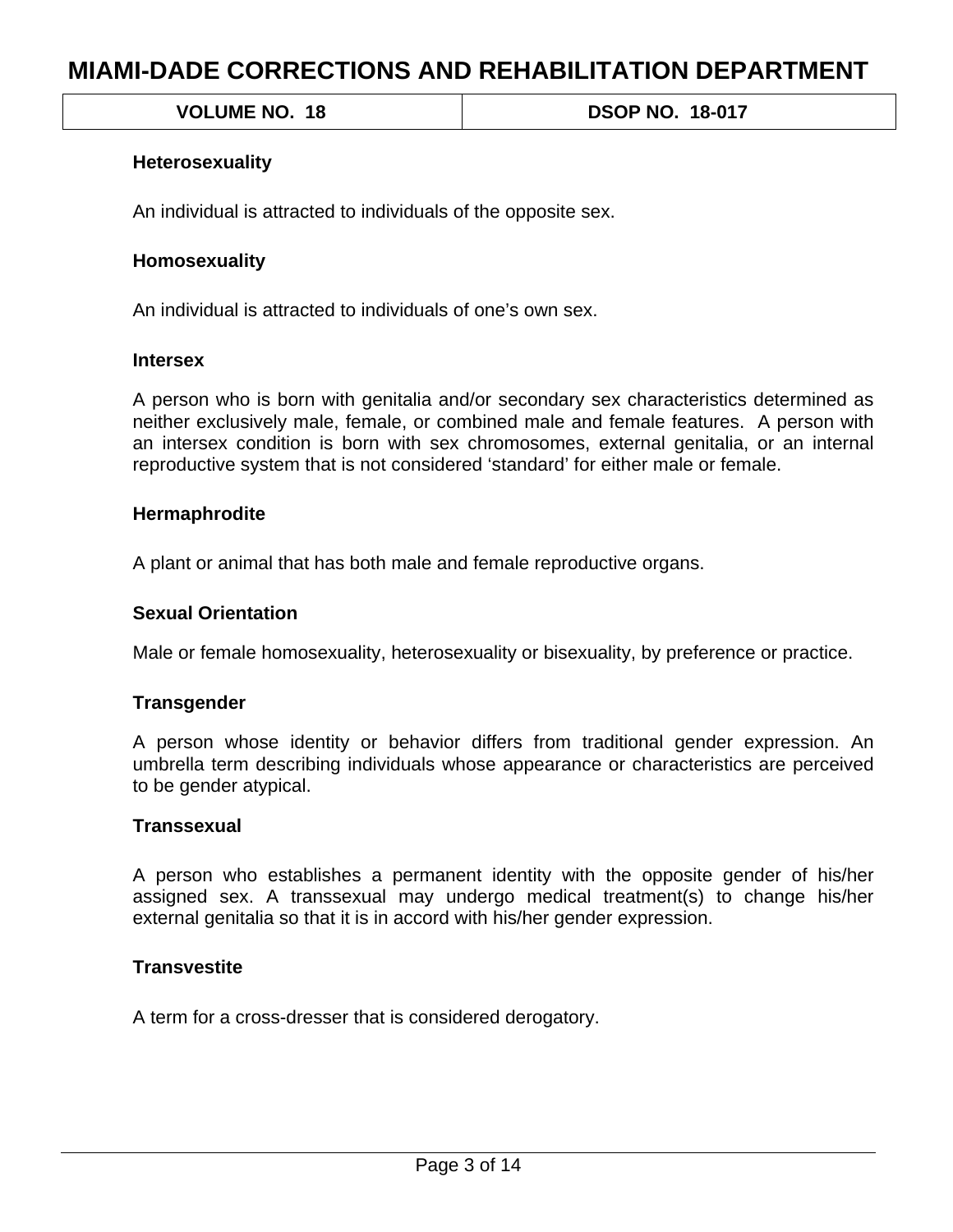**VOLUME NO. 18 18 18:00 18:00 18:00 18:00 18:00 18:00 18:00 18:00 18:00 18:00 18:00 18:00 18:00 18:00 18:00 18:00 18:00 18:00 18:00 18:00 18:00 18:00 18:00 18:00 18:00 18:00 18:00 18:00 18:00 18:00 18:00 18:00 18:00 18:00** 

#### **III. TRANSGENDER COMMITTEE**

The Transgender Committee (TC) is responsible for determining a permanent housing assignment for each transgender inmate through a review of the respective classification, medical and mental health records. In addition, prior to permanent housing, the TC shall meet with each inmate to determine his/her vulnerability within the general jail population and length of time living within a community as the acquired gender. The TC shall be comprised of medical and mental health personnel from Corrections Health Services (CHS), and an Intake and Release Bureau (IRB) Supervisor or designee, who shall serve as Chairperson. A written decision by the TC shall be maintained in the inmate's confinement and medical records.

#### **IV. TRAINING**

MDCR staff shall be provided information on transgender awareness through classroom training or an educational workbook. Training shall also be provided to volunteer and contractual staff through an educational workbook. It shall be the responsibility of the respective Facility Supervisor/Bureau Commander to designate MDCR supervisors to provide the workbook and obtain sign-off sheet(s) indicating that volunteer and contractual staff have completed the training. Copies of the sign-off sheet(s) shall be forwarded to the Training Bureau. In addition, MDCR sworn personnel shall complete transgender awareness refresher training every 4 years as a requirement for Mandatory In-Service Training (MIST). The training shall include but is not limited to the following:

- 1. Cultural awareness;
- 2. Employee ethics;
- 3. Prison Rape Elimination Act (PREA);
- 4. Procedures for reporting inmates identified as transgender;
- 5. Signs and symptoms of gender identity disorder.

#### **V. PROCEDURES**

All staff shall adhere to established guidelines to provide for the appropriate treatment, safety and security needs of transgender inmates.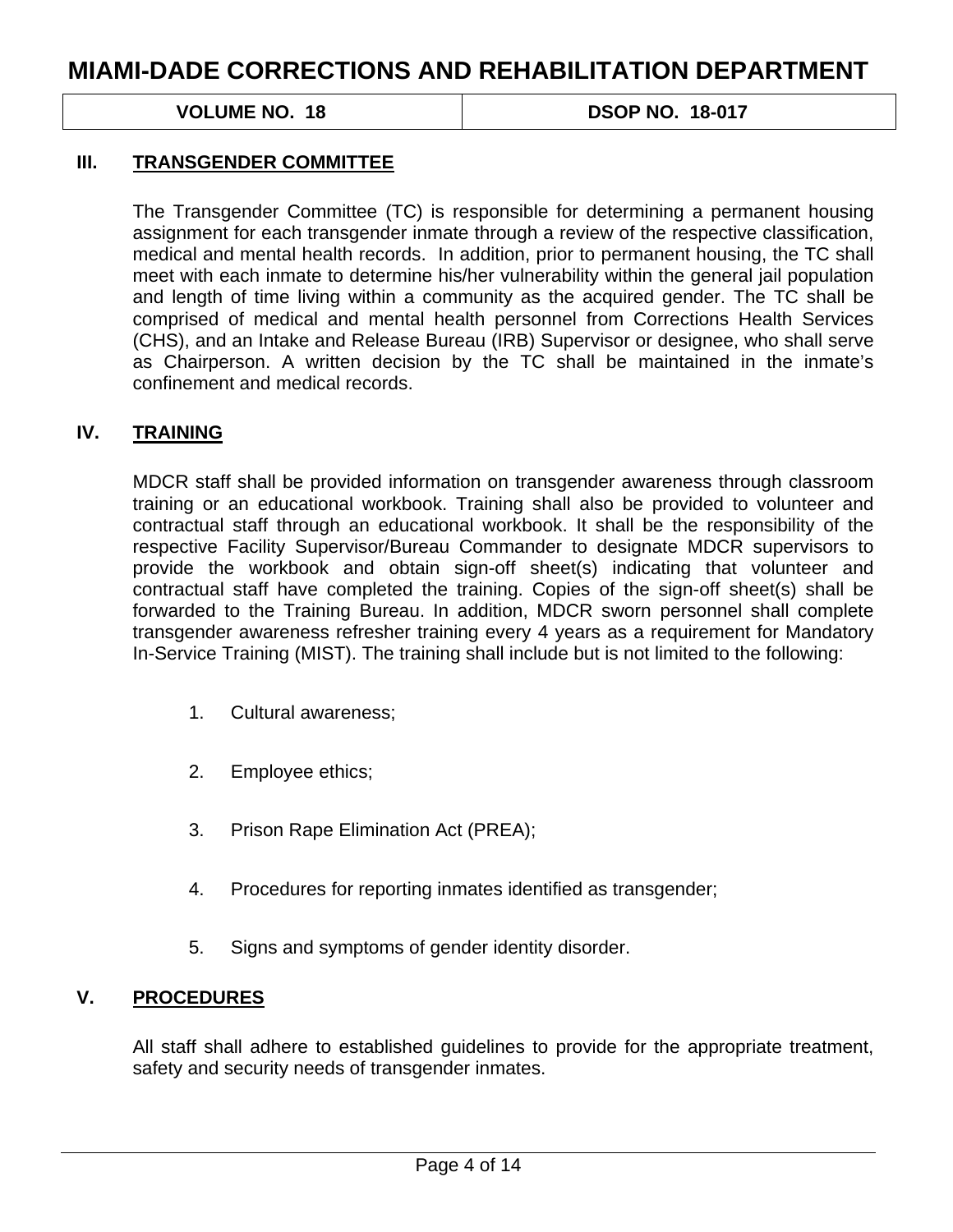**VOLUME NO. 18 DSOP NO. 18-017** 

### **A. COMMUNICATION**

Staff shall adhere to the following protocol when communicating with a transgender inmate:

- 1. Address the transgender inmate by last name or use the gender specific identifier appropriate to the inmate's gender identity expression such as Mr., Mrs., Miss, Ma'am, Sir, he, she, etc.;
- 2. Avoid using language that a reasonable person would consider demeaning, specifically, language aimed at a person's actual or perceived gender identity expression and/or sexual orientation;
- 3. Questions relating to an inmate's gender identity or gender expression shall only be asked when necessary for ensuring proper classification, housing, and medical treatment;
- 4. Questions relating to an inmate's gender identity or gender expression shall only be asked to protect the inmate's confidentiality and human dignity, and avoid subjecting the inmate to abuse, humiliation, ridicule or assaults.

#### **B. INTAKE**

Identify and document any information or circumstance that may indicate an inmate is transgender, male, female or intersex, as follows:

- 1. Review arrest affidavit for gender assignment and any notification that identifies the inmate as transgender;
- 2. Ask the Arresting/Transporting Officer the sex of the inmate;
- 3. Ask the inmate, if he/she is transgender, his/her sex and/or gender identity expression;
- 4. Complete a [MDCR Incident Report;](ftp://crnet/manual/mg-00041.pdf)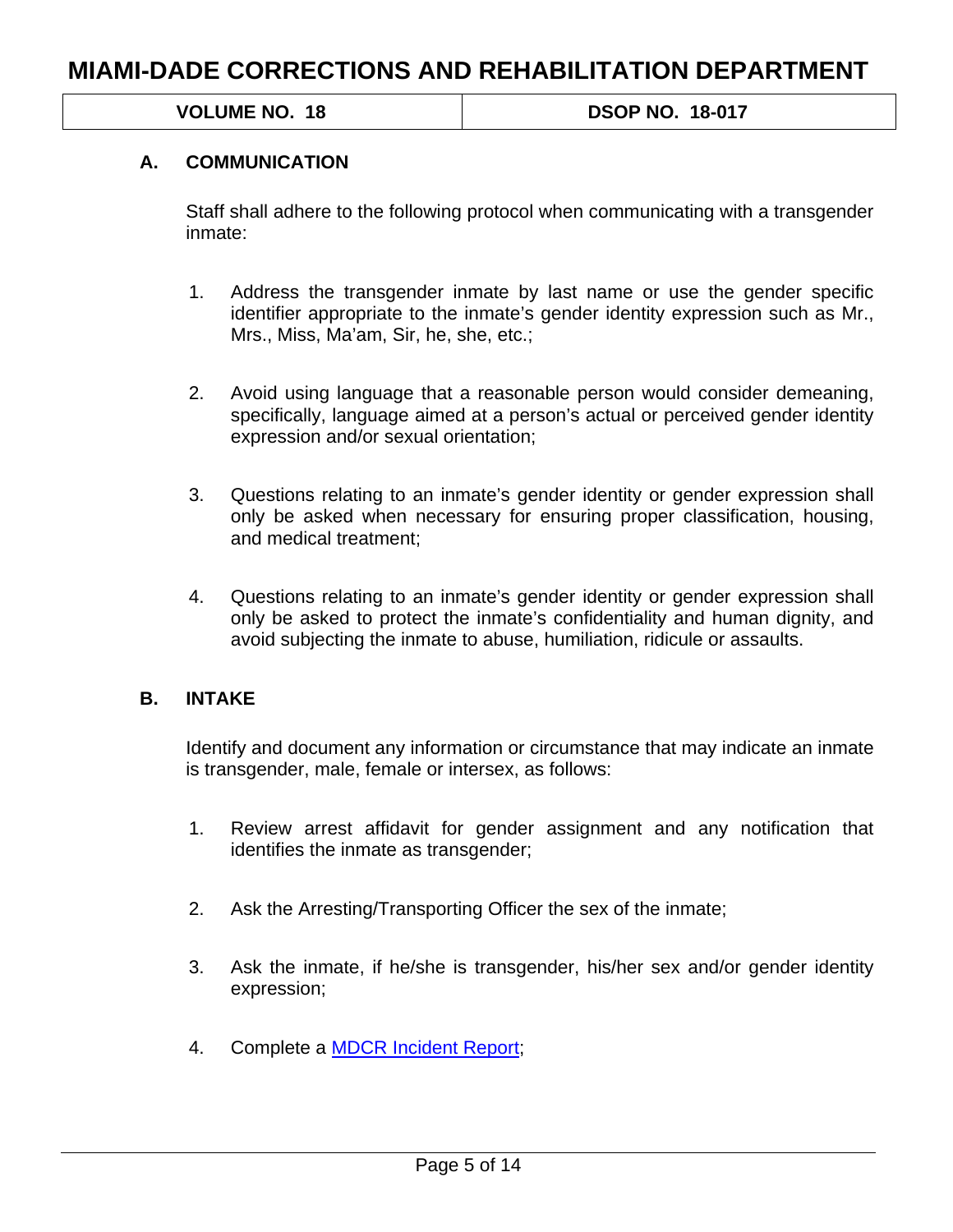# **VOLUME NO. 18 18 18:00 18:00 18:00 18:00 18:00 18:00 18:00 18:00 18:00 18:00 18:00 18:00 18:00 18:00 18:00 18:00 18:00 18:00 18:00 18:00 18:00 18:00 18:00 18:00 18:00 18:00 18:00 18:00 18:00 18:00 18:00 18:00 18:00 18:00**

- 5. Document a transgender inmate's birth and/or legal name, gender identity expression, and biological sex on the respective inmate's Jail Booking Record, classification/rolodex cards, medical records, property room records, etc.
- 6. Upon the determination that an inmate is transgender or intersex:
	- a. Temporarily place the transgender inmate in a single cell;
	- b. Conduct and document visual checks on the [15/30-Minute](ftp://crnet/manual/h-00001.pdf)  [Confinement Physical Sight Checks](ftp://crnet/manual/h-00001.pdf) at intervals not to exceed 30 minutes.
- 7. If for any reason a determination cannot be rendered regarding whether the inmate is transgender, staff shall adhere to the following protocol:
	- a. Notify the IRB Supervisor immediately;
	- b. A male and female officer shall escort the inmate to the clinic for a physical examination by CHS medical staff;
	- c. If the inmate refuses a physical examination, the IRB Supervisor shall ensure that a MDCR Incident Report is completed;
	- d. The inmate shall be placed in administrative confinement pending an administrative review by the Facility Supervisor or designee. The administrative review shall be completed within 72 hours to determine if continuation of such confinement is warranted.

### **C. CLASSIFICATION AND HOUSING ASSIGNMENT**

The IRB staff shall ensure that each transgender inmate is classified and housed in accordance with DSOP 19-005 "Objective Jail Classification." A transgender inmate shall be classified and housed based on housing availability, safety/security needs, his/her gender identity and genitalia. Inmates with male genitals shall be assigned to male housing. Inmates with female genitals shall be assigned to female housing. A transgender inmate may be housed in general population or administrative confinement.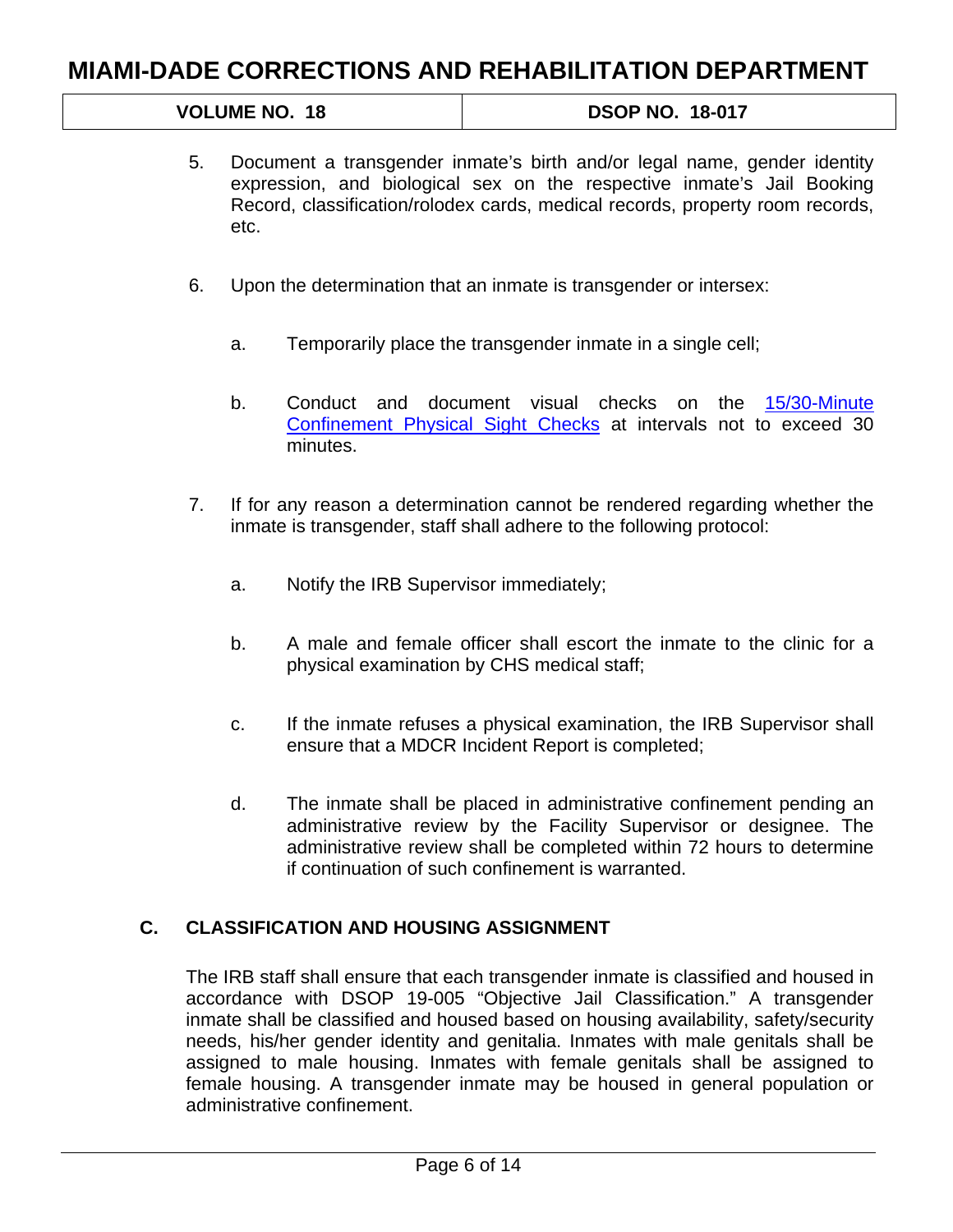| <b>VOLUME NO. 18</b> | <b>DSOP NO. 18-017</b> |
|----------------------|------------------------|
|                      |                        |

During the classification interview process, IRB staff shall conduct an assessment to determine if a transgender inmate has a history of sexual assault and/or being sexually victimized. The findings shall be a factor in assignment of housing for a transgender inmate.

1. General Population Housing

A transgender inmate assigned to the Training and Treatment Center (TTC) shall be assigned to a direct supervision housing unit. The transgender inmate may be housed at the following detention facilities in general population, unless such classification results in disruptive behavior or presents safety concerns:

- a. Women's Detention Center (WDC);
- b. Turner Guildford Knight Correctional Center (TGKCC);
- c. Metro West Detention Center (MWDC).
- 2. Transgender Juvenile

Transgender juvenile inmates shall be kept separate from adult inmates and afforded the same privileges as other juvenile inmates consistent with their classification. A transgender juvenile inmate shall be assigned housing in accordance to the provisions outlined in DSOP 12-001 "Juvenile Intake, Classification, Housing and Programs." Transgender juvenile inmates shall be housed at the following detention facilities:

- a. TGKCC Male Juveniles
- b. WDC Female Juveniles
- 3. Administrative Confinement

A transgender inmate shall be placed in administrative confinement in accordance with DSOP 12-002 "Inmate Administrative and Disciplinary Confinement." A transgender inmate may be housed in administrative confinement, when his/her presence in general population poses a threat to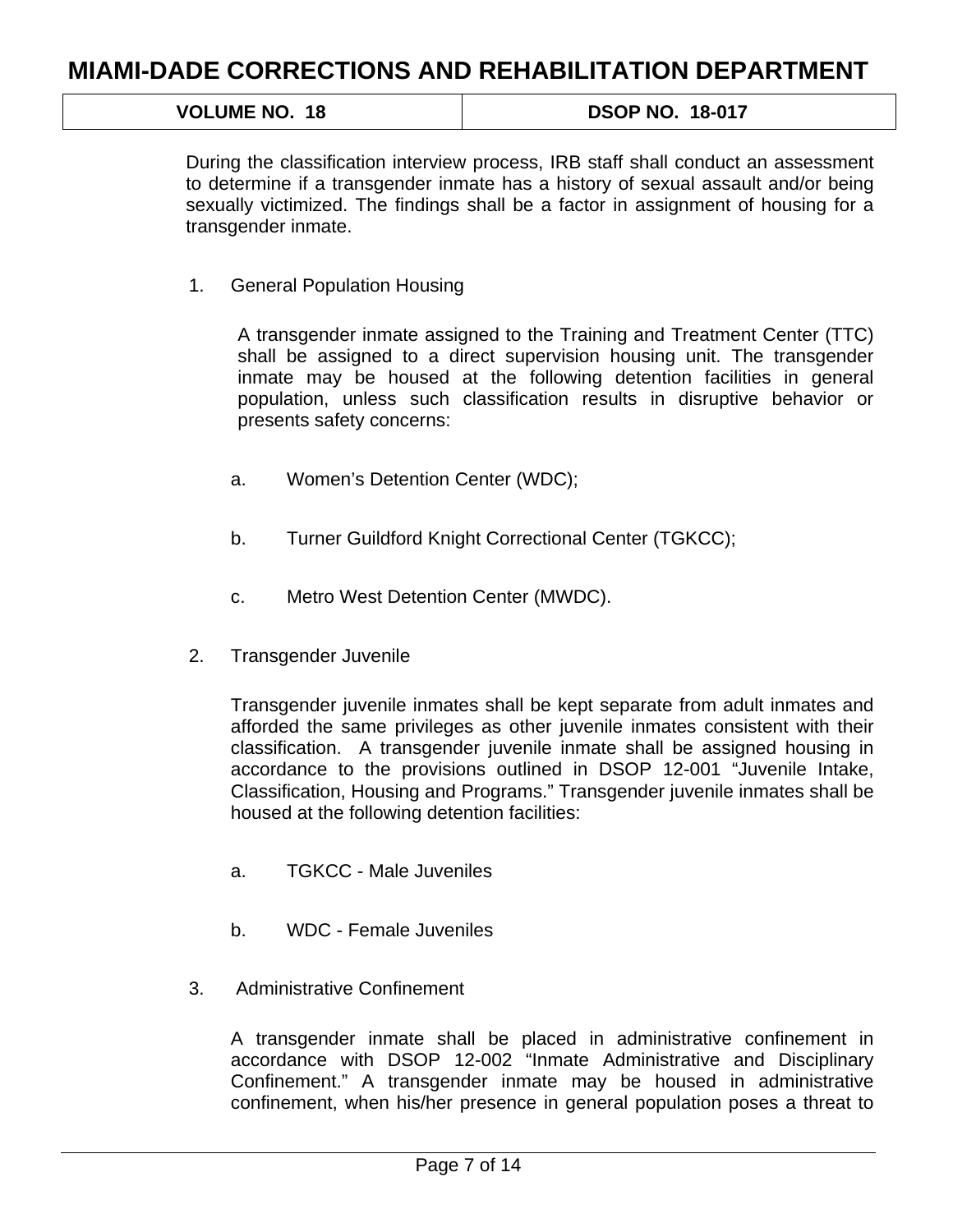| <b>DSOP NO. 18-017</b> |
|------------------------|
|                        |

self, staff, other inmates, is vulnerable to victimization or the orderly operation of the detention facility. Each transgender inmate housed in administrative confinement shall have access to activities, programs and services consistent with his/her classification status. A transgender inmate shall be housed in administrative confinement based upon any of the following:

- a. A review and determination by the TC;
- b. A determination by CHS medical staff that the inmate has an intersex condition;
- c. A history of increased risk or vulnerability;
- d. A history of vulnerability to victimization including sexual assault/battery and/or sexual harassment;
- e. A history of sexual battery/assault behavior consistent with the potential of being a sexual perpetrator;
- f. The inmate expresses or implies safety concerns;
- g. Pending permanent housing assignment.

Note: A transgender inmate may only be housed in administrative confinement at the Pre-Trial Detention Center on a temporary basis.

In accordance with DSOP 19-005 "Objective Jail Classification," a transgender inmate has the right to request a review and appeal his/her classification. Additionally, a transgender inmate may submit or file a complaint/grievance regarding his/her classification in accordance with DSOP 15-001 "Inmate Complaint/Grievance Process."

#### **D. PERSONAL CLOTHING AND HYGIENE**

In accordance with provisions outlined in DSOP 13-002 "Inmate Hygiene," DSOP 13-004 "Inmate Clothing, Bedding and Linen Supplies" and DSOP 18-014 "Inmate Uniforms and Personal Clothing," a transgender inmate shall be authorized to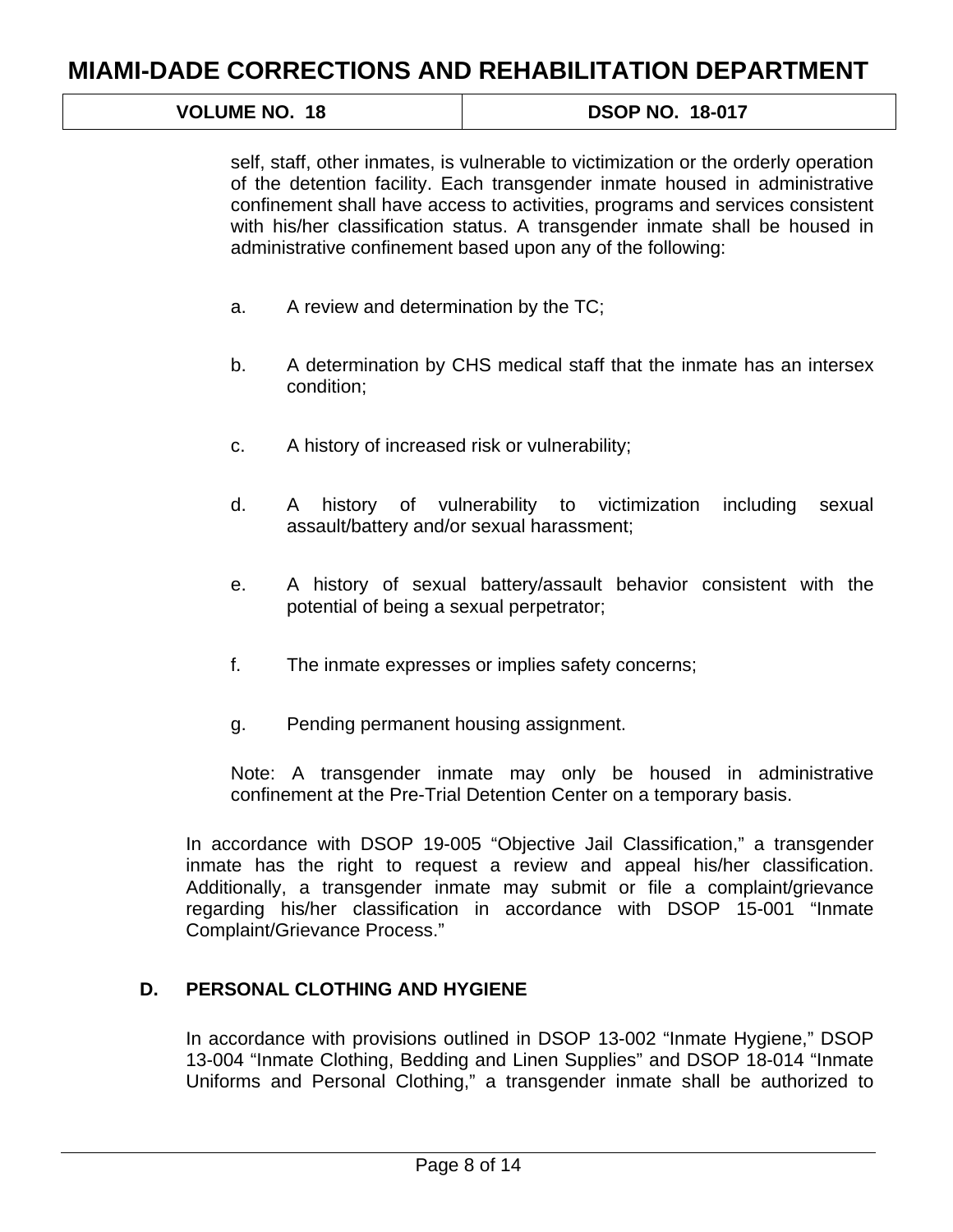**VOLUME NO. 18 18 18:00 18:00 18:00 18:00 18:00 18:00 18:00 18:00 18:00 18:00 18:00 18:00 18:00 18:00 18:00 18:00 18:00 18:00 18:00 18:00 18:00 18:00 18:00 18:00 18:00 18:00 18:00 18:00 18:00 18:00 18:00 18:00 18:00 18:00** 

maintain possession of personal clothing and hygiene items consistent with his/her classification.

In addition, the aforementioned DSOP shall be adhered to for the issuance and exchange of clothing, linen, bedding, etc. for transgender inmates. MDCR staff assigned to housing areas shall ensure that each transgender inmate is provided the opportunity to shave, shower and participate in hair care services.

A transgender inmate shall be provided gender appropriate clothing based upon a medical determination by CHS medical staff and/or the inmate's anatomy e.g. brassieres for inmates with breast development/augmentation.

### **E. PROGRAMS AND SERVICES**

MDCR shall provide each transgender inmate the opportunity for nondiscriminatory participation in the below listed programs and services. An inmate's participation in programs and services shall be consistent with his/her classification and shall not conflict with safe, secure and orderly operation of a detention facility. The MDCR Inmate Handbook contains information and procedures for accessing programs and services available to inmates in MDCR custody. The IRB staff shall ensure each transgender is provided a copy of the MDCR Inmate Handbook during the inmate orientation process.

- 1. Commissary;
- 2. Counseling;
- 3. Mail;
- 4. Telephone;
- 5. Television;
- 6. Visitation;
- 7. Exercise/recreation;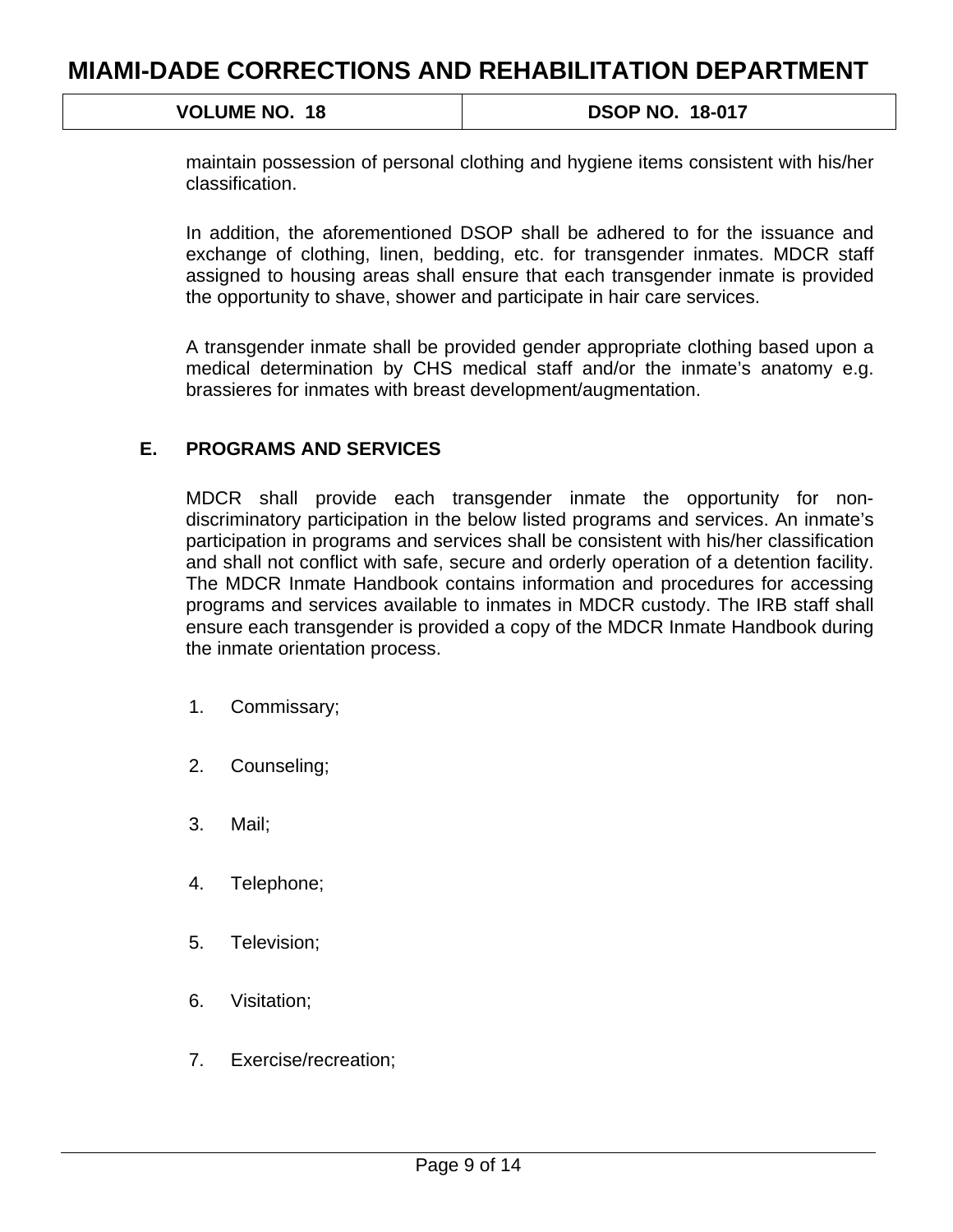|     |                                     | MIAMI-DADE CORRECTIONS AND REHABILITATION DEPARTMENT |
|-----|-------------------------------------|------------------------------------------------------|
|     | <b>VOLUME NO. 18</b>                | <b>DSOP NO. 18-017</b>                               |
| 8.  | Library services;                   |                                                      |
| 9.  | <b>Educational services;</b>        |                                                      |
| 10. | Medical services;                   |                                                      |
|     | 11. Pretrial services;              |                                                      |
|     | 12. Religious services/observances; |                                                      |
|     | 13. Grievance procedures;           |                                                      |
|     | 14. Social services;                |                                                      |
|     | 15. Inmate worker assignments.      |                                                      |
| VI. | <b>FRISK AND STRIP SEARCHES</b>     |                                                      |
|     |                                     |                                                      |

A transgender inmate shall not be strip searched randomly or as a form of harassment. All frisk and strip searches shall be conducted in accordance with DSOP 11-022 "Frisk and Strip Search Procedures." At no time will a sworn officer frisk or strip search an inmate to determine the inmate's sex.

Additionally, if a sworn officer conducting a frisk or strip search discovers that an inmate is a transgender with the opposite external genitalia, he/she shall immediately stop performing the search and notify his/her respective supervisor. The respective supervisor shall ensure that the search is completed by an officer of the same external genitalia as the transgender inmate. Additionally, the respective supervisor shall ensure the incident is documented on a MDCR Incident Report and that the inmate is placed in administrative confinement pending administrative review by the Facility Supervisor or designee.

### **VII. TRANSPORTATION**

Transgender inmates shall be transported in accordance with provisions outlined in DSOP 11-027 "Vehicle Transportation of Inmates." Additionally, transporting officers shall record the starting and ending mileage, the location from which they are leaving and the destination for all transports involving transgender inmates. If possible, transgender inmates shall be transported in a vehicle equipped with a separate compartment (split-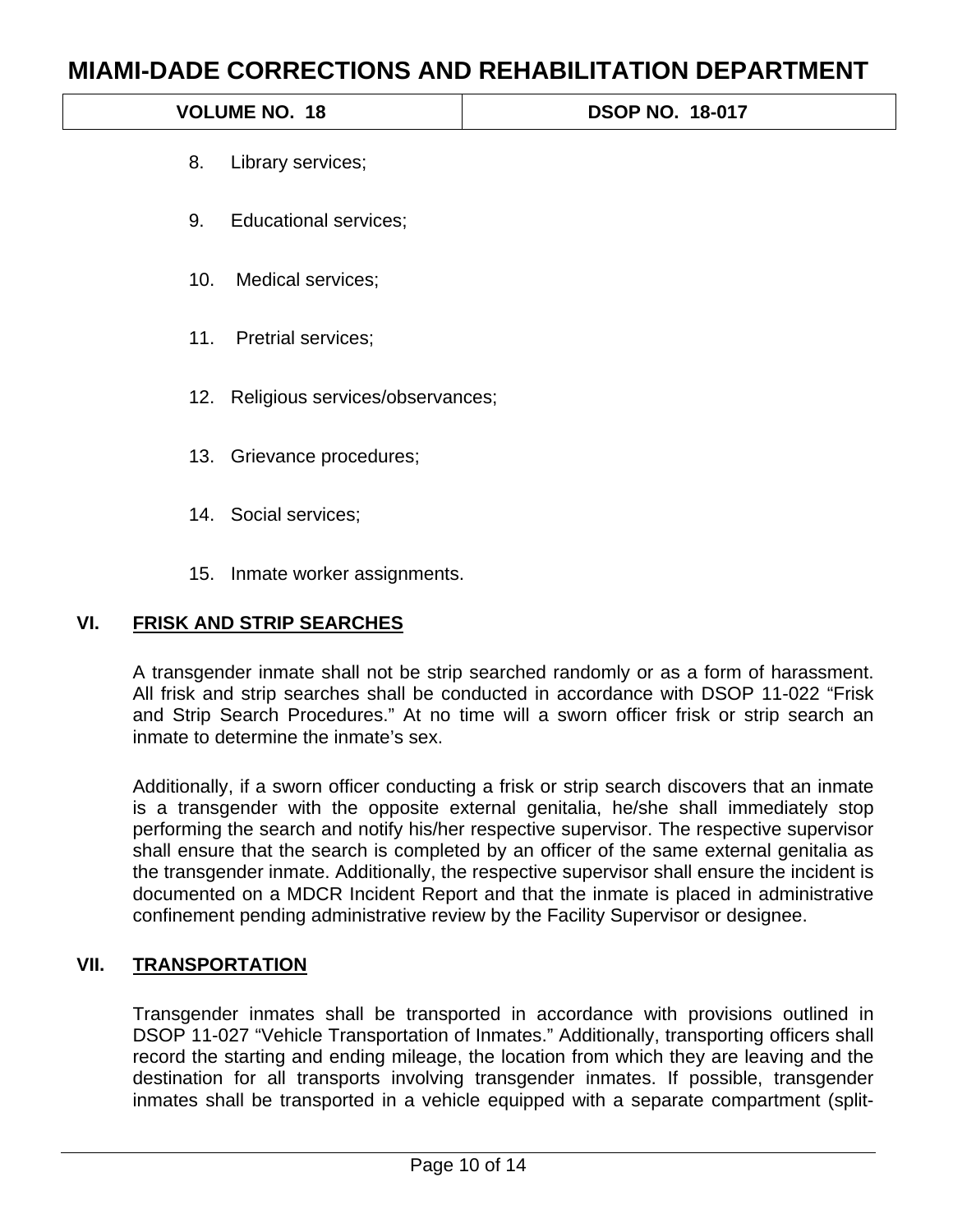| <b>VOLUME NO.</b><br>. 18 | <b>DSOP NO. 18-017</b> |
|---------------------------|------------------------|
|                           |                        |

cage) that prohibits physical contact with other inmates. Transgender juveniles shall be transported in a separate compartment from adult inmates.

#### **VIII. HEALTH CARE**

Health care assessments, evaluations, examinations, etc. shall be conducted in a private setting.

#### **A. ACCESS TO HEALTH SERVICES**

All personnel shall adhere to the Health Insurance Portability and Accountability Act (HIPAA) and applicable legal requirements in order to maintain the inmate's privacy. Each transgender inmate shall be afforded the opportunity to address health care issues and receive treatment in accordance with DSOP 14-001 "Inmate Injury/Illness - Inmate Request for Health Services," DSOP 14-002 "Inmate Medical Records," DSOP 14-003 "Informed Consent for Medical Treatment," DSOP 14-004 "Medical Services," DSOP 14-005 "Dental Services" and DSOP 14-006 "Mental Health Services." A transgender inmate shall have access to the same necessary medical, dental and mental health care services as other inmates. Each transgender inmate booked into a detention facility shall receive an initial medical/mental health screening by sworn personnel and subsequent comprehensive medical/mental health screening by CHS staff in accordance with DSOP 18-006 "Intake Procedures."

#### **B. HORMONE TREATMENT AND SURGICAL REASSIGNMENT SURGERY**

A transgender inmate may continue hormonal treatment and/or sex reassignment surgery based upon an evaluation by CHS medical/mental health staff and in accordance with the following factors:

- 1. Prior to incarceration, the inmate was receiving hormonal medication as part of an established sexual reassignment treatment regimen under the supervision of a medical doctor;
- 2. Prior surgical alteration of genitals and hormonal treatment;
- 3. Prior to incarceration, sex reassignment surgery was scheduled (documented by receipt of definitive medical records) and received hormonal treatment (laboratory verification) under medical supervision;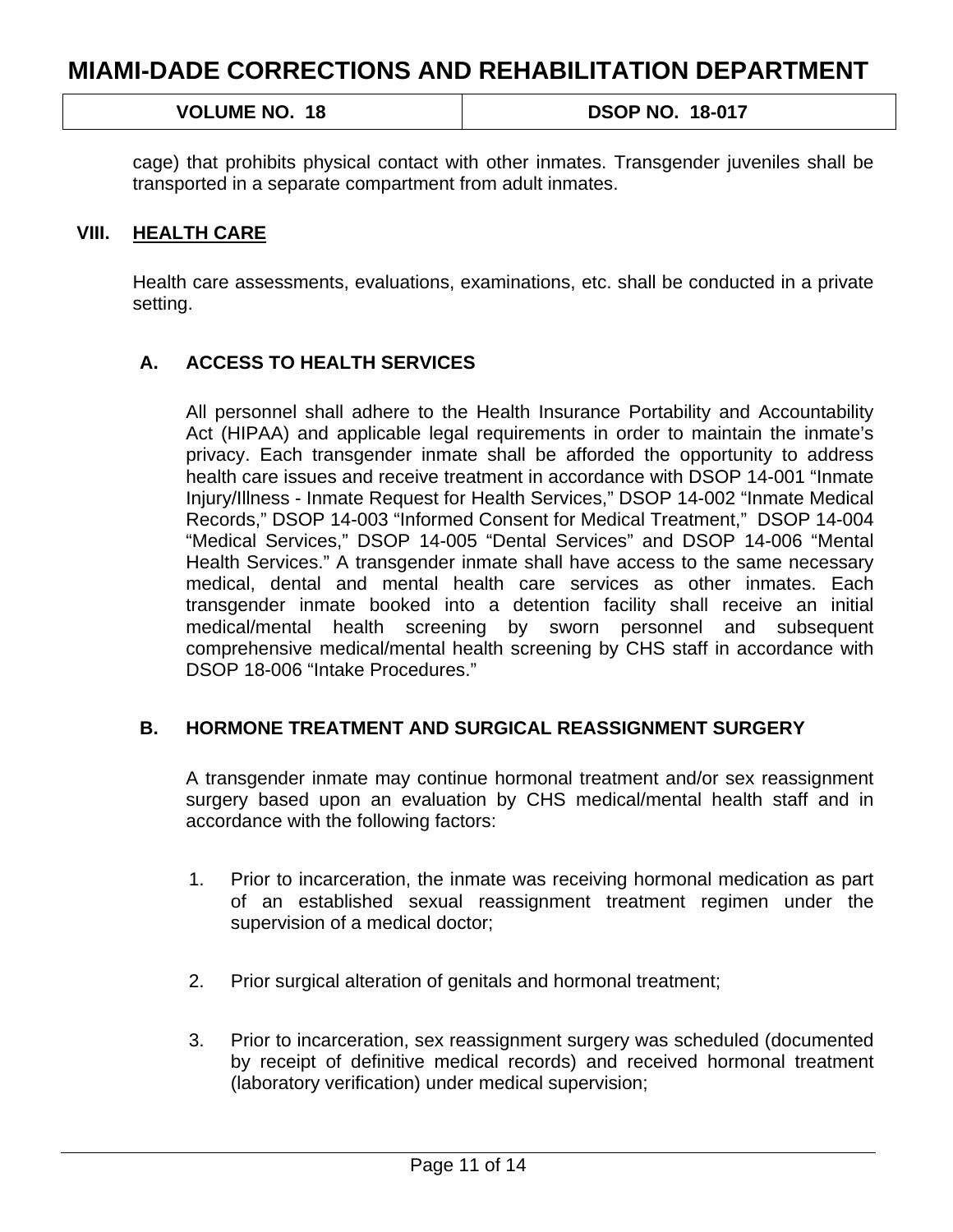| <b>DSOP NO. 18-017</b><br><b>VOLUME NO.</b><br>. 18 |
|-----------------------------------------------------|
|-----------------------------------------------------|

- 4. Prior to incarceration, the inmate was receiving hormonal treatment as part of a medically monitored program of gender transition;
- 5. Prior to incarceration, surgical castration was performed (confirmed anatomically, or in biological females by definitive medical records);
- 6. Elects to receive hormone treatment and/or sex reassignment surgery, at his/her own cost;
- 7. Other circumstances as determined by CHS medical staff.

### **IX. CROSS REFERENCES**

DSOP 11-022 "Frisk and Strip Search Procedures"

DSOP 11-027 "Vehicle Transportation of Inmates"

DSOP 12-001 "Juvenile Intake, Classification, Housing and Programs"

DSOP 12-002 "Administrative/Disciplinary Confinement"

DSOP 12-004 "Movement and Transportation of Safety Cell Inmates by Classification"

DSOP 13-002 "Inmate Hygiene"

DSOP 13-004 "Inmate Clothing, Bedding, and Linen Supplies"

DSOP 14-001 "Inmate Injury/Illness – Inmate Request for Health Services"

DSOP 14-002 "Inmate Medical Records"

DSOP 14-003 "Informed Consent for Medical Treatment"

DSOP 14-004 "Medical Services"

DSOP 14-005 "Dental Services"

DSOP 14-006 "Mental Health Services"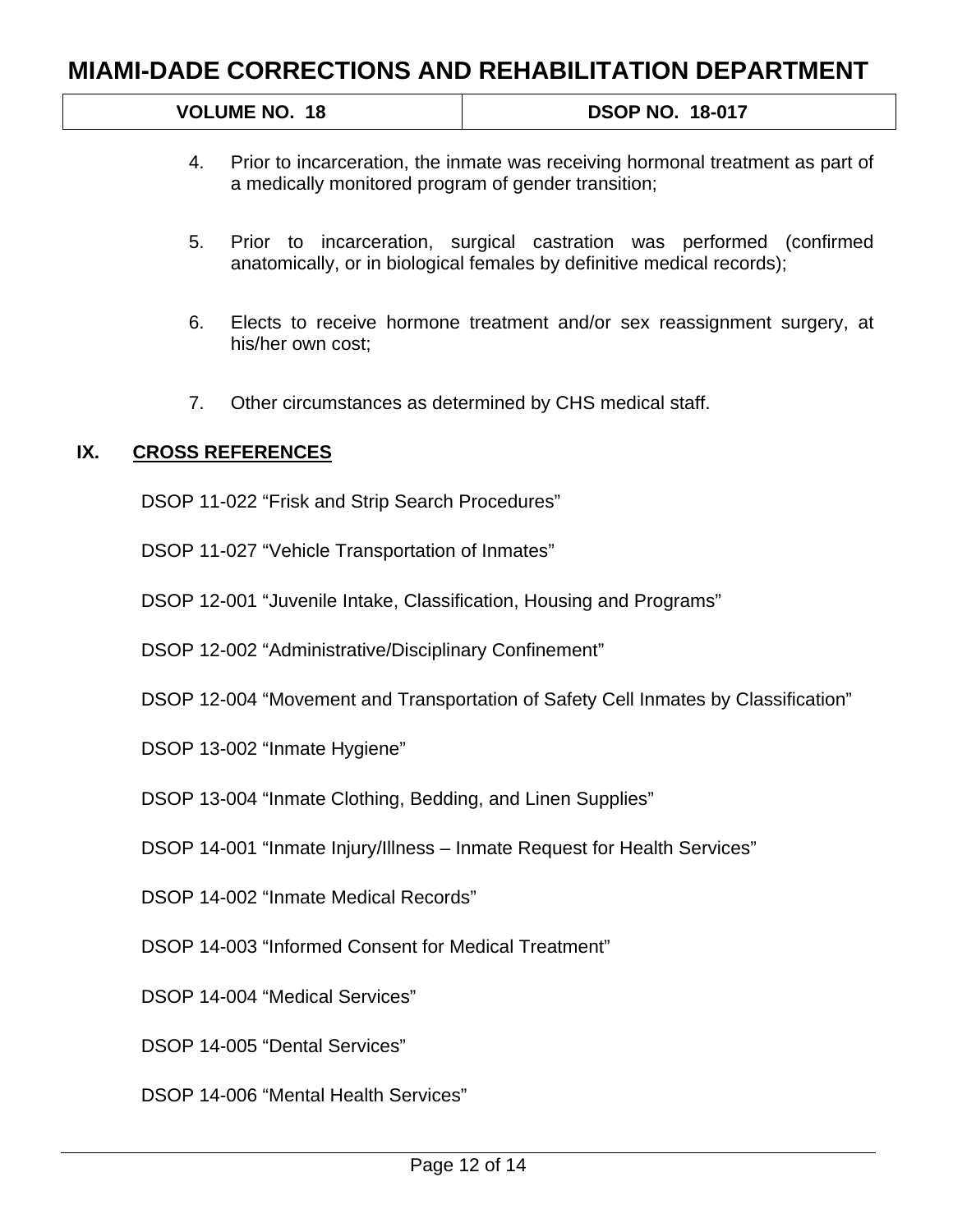**VOLUME NO. 18 18 18:00 18:00 18:00 18:00 18:00 18:00 18:00 18:00 18:00 18:00 18:00 18:00 18:00 18:00 18:00 18:00 18:00 18:00 18:00 18:00 18:00 18:00 18:00 18:00 18:00 18:00 18:00 18:00 18:00 18:00 18:00 18:00 18:00 18:00** 

DSOP 15-008 "Inmate Sexual Assault/Battery Prevention"

DSOP 18-006 "Intake Procedures"

DSOP 18-014 "Inmate Uniforms and Personal Clothing"

DSOP 19-005 "Objective Jail Classification"

### **X. RELATED REFERENCES**

Farmer v. Brennan, Warden 511 U.S. 825 (1994)

Prison Rape Elimination Act

Sandin Unit Team Manager, Halawa Correctional Facility v. Conner 515 U.S. 472 (1995)

### **XI. ACCREDITATION STANDARDS**

American Correctional Association: 4-ALDF-2A-22, 4-ALDF-2A-30, 4-ALDF-2A-32, 4- ALDF-2A-34, 4-ALDF-2A- 38, 4-ALDF-2A- 44, 4-ALDF-2A-45, 4-ALDF-2A-46, 4-ALDF-2A-48, 4-ALDF-2A-49, 4-ALDF-2A-52, 4-ALDF-2A-55, 4-ALDF-2A-66

Florida Corrections Accreditation Commission: 9.02, 9.07, 9.15, 10.08, 12.21

National Commission on Correctional Health Care: J-A-01, J-A-08, J-B-04, J-D-02, J-E-12

### **XII. REVOCATIONS**

Any language in a DSOP, Procedural Directive, Standard Operating Procedure, Post Order, and/or written correspondence that conflicts with this policy is hereby revoked.

#### **XIII. AMENDMENTS**

None